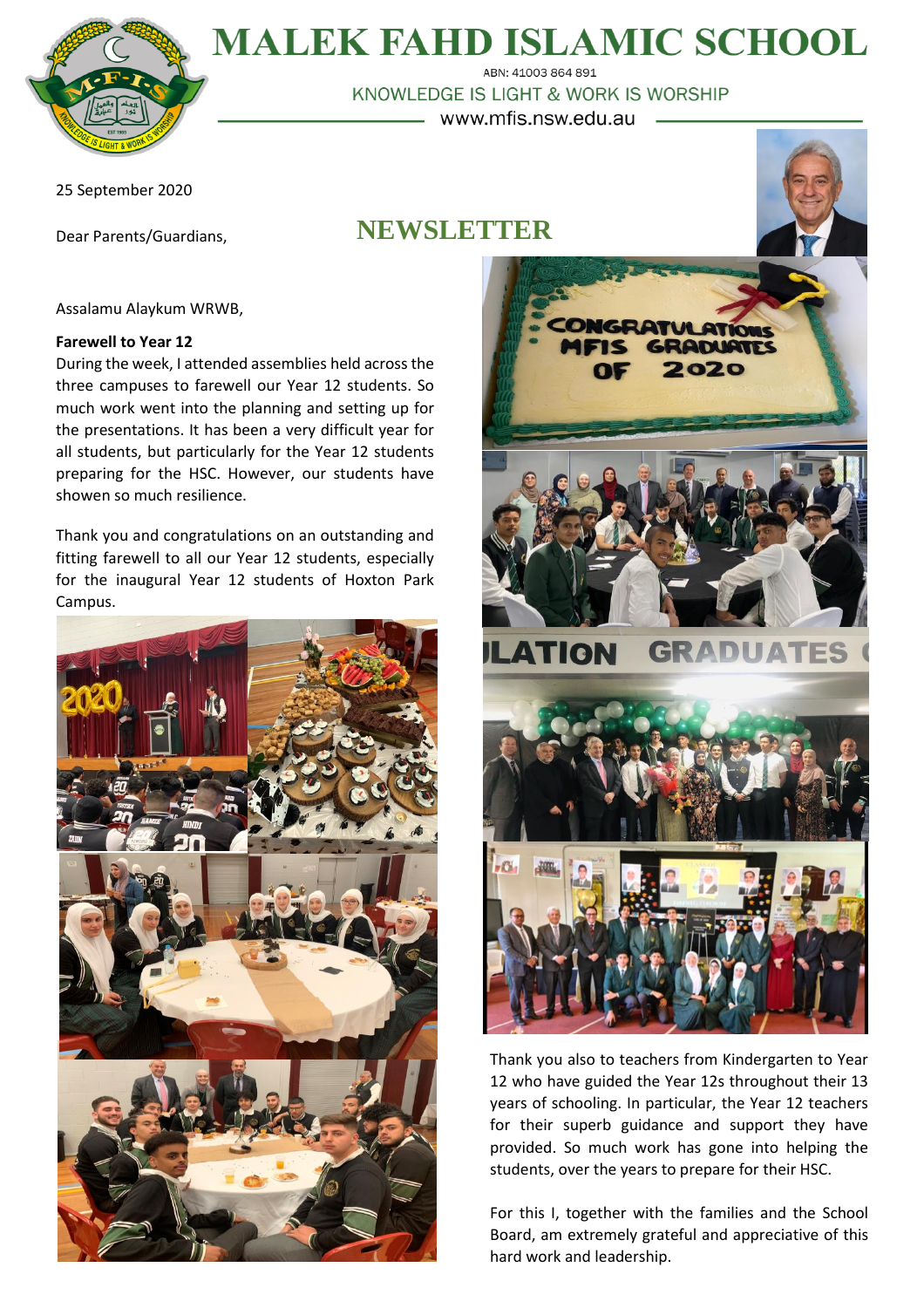Preparing for the HSC maybe likened to a marathon. Students must be resilient and keep studying and working right to the end. I encourage them to stay true to the course in the final four weeks. Have a strong, realistic study program and ensure they have quality sleep.

I remind all Year 12 students that your teachers are still here to assist you. Please send through any draft answers or ask questions of them though Teams and email.

Year 12 students will commence their Higher School Certificate on Tuesday, 20<sup>th</sup> October with English Paper 1. All Year 12 cohorts including students from Beaumont Hills and Hoxton Park will undertake their HSC at the Greenacre Campus. HSC will conclude on Wednesday, 11<sup>th</sup> November and the results will be available on Friday, 18<sup>th</sup> December 2020.

The HSC timetable is available on the NSW Education Standards Authority (NESA) website. Students have access to a personalised examination timetable through the NESA students online. Students are expected to download this calendar. Failure to read the HSC timetable correctly is not a justifiable "misadventure" according to NESA. During this examination period, the normal School rules apply (e.g. general behaviour while on campus and during travelling, wearing the full School uniform, etc.).

I would like to wish our Year 12 students all the very best.

# **Meeting with the Grand Mufti, Dr Ibrahim Abu Mohamed**

During the week I had the privilege of meeting with Grand Mufti, Dr Ibrahim Abu Mohamed. Our two-hour meeting was extremely positive and covered a range of matters pertaining to the School which I will bring to the School Board. They included the vision and mission of the School, preparing the students with a wellrounded education and to be good Australian citizens and for their transition into adulthood and for life beyond Year 12.

The Grand Mufti was delighted the school had made the decision to look beyond the academic success of the students and that the focus of the School was geared to holistic education, in particular the wellbeing of our students. Dr Ibrahim congratulated and thanked the Board for the positive outcome of the recent funding matter with the State government and offered his ongoing support for me and for the School as we move positively forward.

I am delighted to announce Dr Ibrahim will be a guest speaker at the Staff Professional Development Day on Monday 12<sup>th</sup> October. Dr Ibrahim will also be our special guest that the Year 12 Presentation Day at Sydney Olympic Park on Wednesday 18<sup>th</sup> November. The Grand Mufti's last visit to the school was during 2016, so it will be very special indeed to have him again join us and bring his words of encouragement and wisdom to us.



#### **Greenacre Primary Book Character Parade**

As part of Book Week, students at the Greenacre Primary Campus participated in the book character parade which was held for Years 3 – 6 on Wednesday  $23^{rd}$  and for K - 2 on Thursday  $24^{th}$  September 2020. All teachers and students got into the spirit of the day by dressing as their favourite book character, while promoting the importance and love for reading.



Each class took the floor with their teacher leading the way. The energy and excitement displayed by both teachers and students as well as the effort and creativeness of each costume made these joyful days a great success.

I congratulate the Primary Staff on the success of the event.